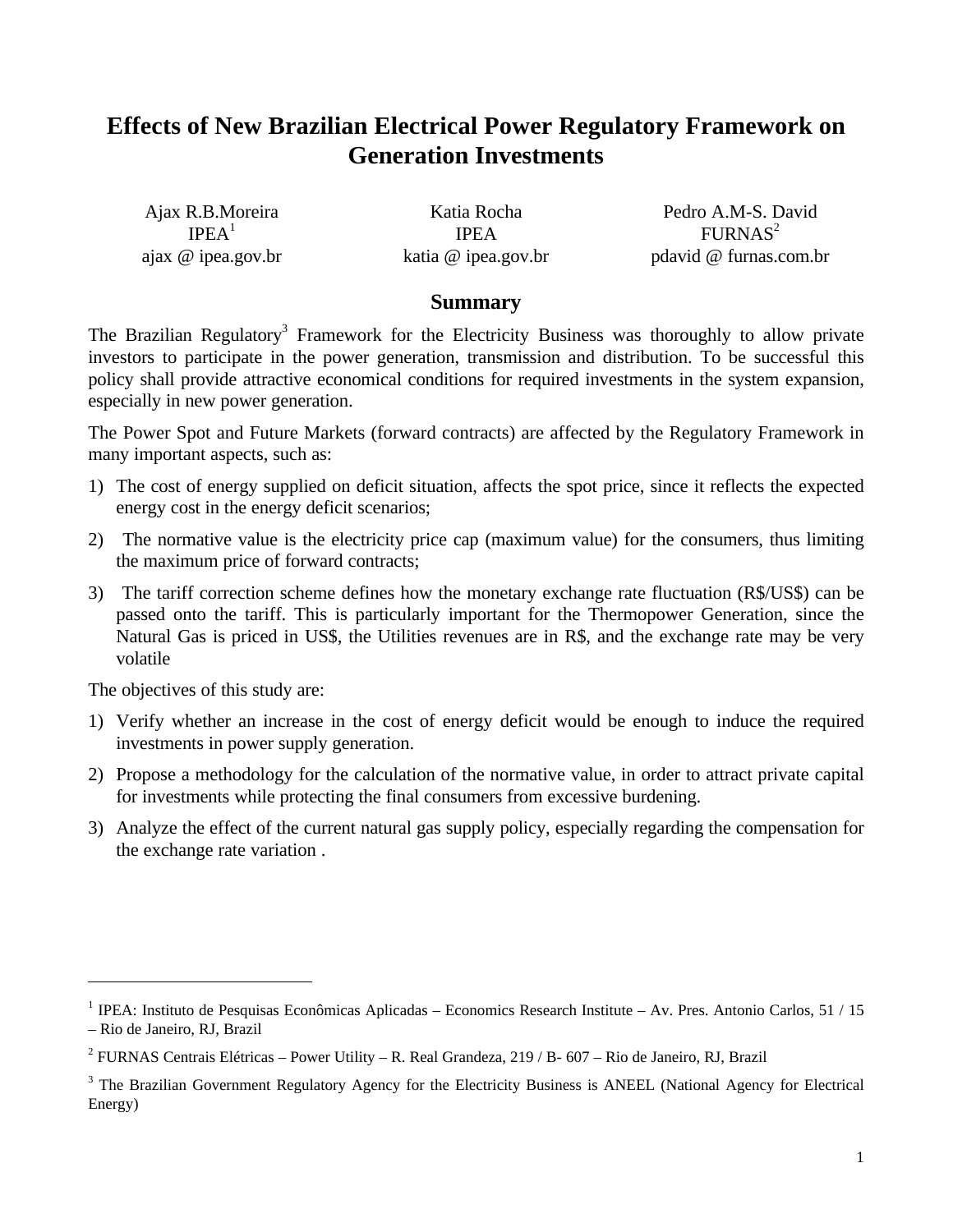### **1 Introduction**

 $\overline{a}$ 

The Brazilian Regulatory Framework for the Electricity Business was thoroughly to allow private investors to participate in the power generation, transmission and distribution. So, this policy shall provide attractive economical conditions for required investments in the system expansion, especially in new power generation, since the demand has a fast growing rate, over 4% / year.

According to this Regulatory Framework the Integrated Power System shall be operated by a central dispatcher<sup>4</sup>, who schedules all generators<sup>5</sup> according to a stochastic optimization model (Centralized Optimal Dispatch - COD).

The COD maximizes the inter-temporal utilization of the energy in hydroelectric reservoirs, minimizing the system operation cost. This model is driven by the reservoirs' level, forecast of future affluence to the reservoirs and of energy demand, the Thermopower plants operating costs (mainly the fuel cost), and by the energy deficit cost, set by the Regulatory Agency  $(ANEEL)^6$ .

The COD also determines the electricity price on the wholesale (spot) market - spot price  $(\frac{C}{MWh})^7$ , as the system marginal operation cost, that is the dual variable associated to generation-demand balance requirement (constraint).

The generation investment decision is based on the forecasted net revenue (R), which is sum of the energy sold on long-run contracts (Rc) plus the energy sold or bought on the spot market (Rs), that is difference between the energy sold and the actual generation, as dispatched by the COD model, minus the utility operational costs (Cg).  $R = Rc + Rs - Cg$ 

The maximum contract price is limited by the maximum value that can be charged on electricity tariff. This tariff cap is the Normative Value, set by the Regulatory Agency (ANEEL).

The spot price reflects the immediate and future expected energy cost, and the Energy Deficit Cost affects the latter, as it is cost considered on the possible energy deficit scenarios. As mentioned before, the Regulatory Agency (ANEEL) also sets this cost.

Another key issue for the investment on the Thermopower plants is the tariff adjustment for the operating cost variation, as the fuel (natural gas) cost, is rather volatile, especially in Brazil, as natural gas is priced in US\$ and the electricity is priced in R\$ and the US\$/R\$ exchange ratio is volatile. The tariff adjustment policy $^{8}$  is defined by the Regulatory Agency.

<sup>&</sup>lt;sup>4</sup> The Brazilian Integrated Power System Operator is the ONS (National System Operator), which is a public, nongovernmental entity.

<sup>&</sup>lt;sup>5</sup> The central generation dispatch consider all generators belonging to the Integrated Power System, with capacity above 30 MW

<sup>&</sup>lt;sup>6</sup> The deficit cost is set based on the economic value of electricity to the economy, as the elasticity of the Brazilian GNP to electricity production.

<sup>&</sup>lt;sup>7</sup> The spot price is an optimality condition of the model. It is equal to the operational costs of the marginal utility at the optimal point. This price reflects the short-term condition of shortage.

 $8$  The recent regulation about the supply of natural gas eliminates the price uncertainty (exchange rate risk and price fluctuations) only for the Thermopower plants that will come into operation until June 2003.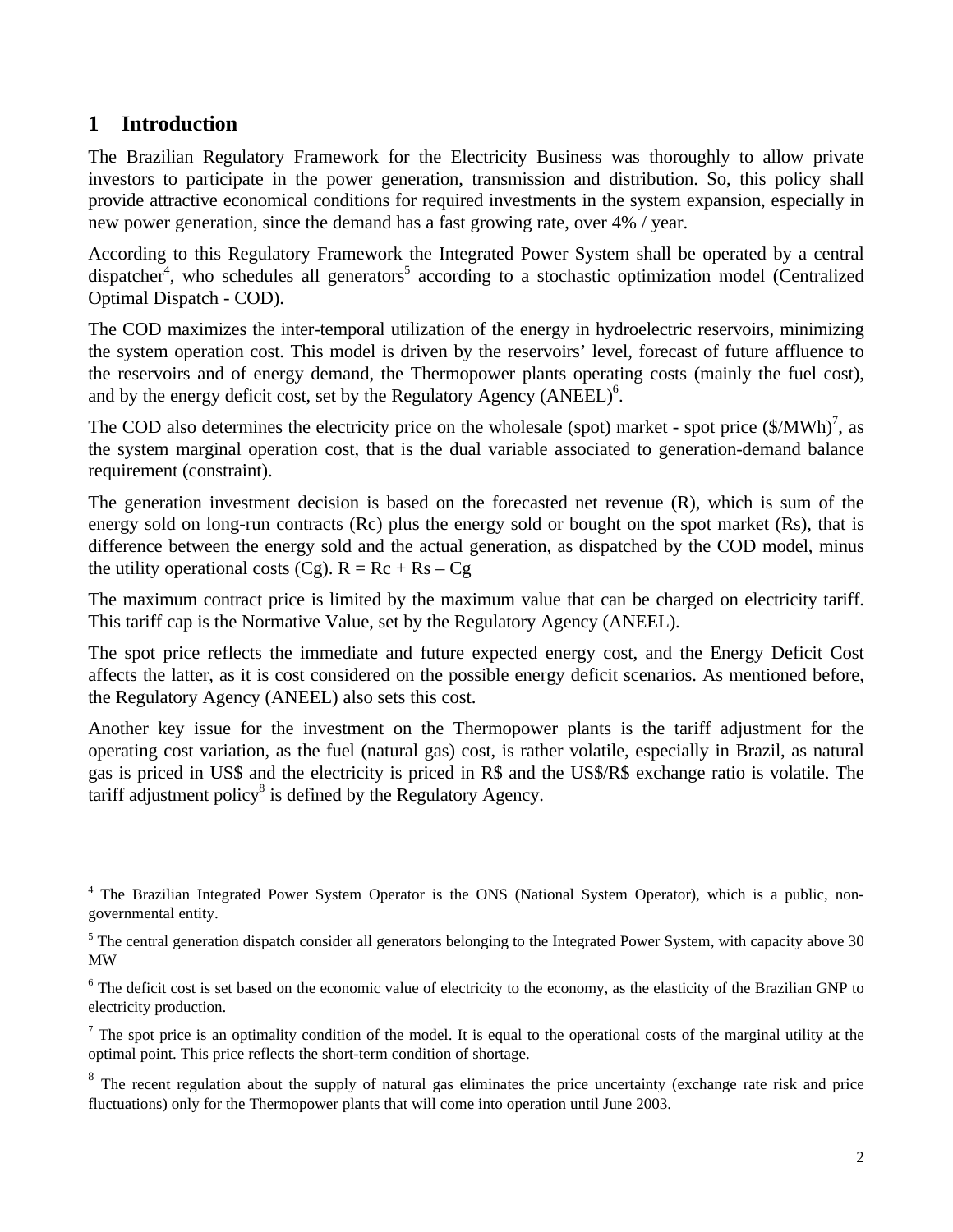Therefore, the Regulatory Agency (ANEEL) has two control instruments to prompt investments: the Deficit Cost and the Normative Value, as well as the tariff adjustment policy.

The investment opportunity is an option to get the stochastic revenue by committing the investmentsunken costs (exercise price). Therefore, the investment shall be valued by a multi-stochastic option model, which regards the random variables (affluence, current level of reservoirs, energy demand and natural gas price), whose goal is to establish the optimal exercise rule for the investment option.

The objectives of this study are:

- 1) To verify whether an increase on the deficit cost effectively induces investments in power generation.
- 2) To propose a methodology for the setting of the Normative Value that would attract the private capital for investment while protecting the final consumers.
- 3) To analyze the effect of the tariff adjustment policy, regarding the natural gas price uncertainty.

The next sections are organized as follows: section 2 presents the methodology, section 3 shows the results and section 4 concludes.

## **2 Methodology**

 $\overline{a}$ 

We have used the COD model described on Moreira, Rocha e David (2001)<sup>9</sup>, which extends the COD model employed by ONS. This alternative model represents other economical uncertainties such as demand and natural gas price in addition to the affluence uncertainty. We also deal with the exchange rate risk, supposing that it can be expressed as an increase in the natural gas price volatility<sup>10</sup>. We believe it is important to consider all these uncertainties, furthermore for investment valuation.

The investment decision problem depends upon the forecast of power supply requirement. If other agents commit investments in some period in the future, the power supply requirement changes. This situation can be modeled as a stochastic game among the investors. This study does not deal with these games. We suppose that the investor observes a scenario of supply power generation for the whole planning horizon and makes his own decision regardless of the others investors' decisions.

## **2.1 The Normative Value Computation**

As mentioned before, the generators revenue comes from the long-term contracts and from the spot market balance.

The long-run contract price (P) is found by the market bid-ask equilibrium price, set according to the expected price and risk aversion of the energy seller and buyer.

The Regulatory Agency (ANEEL) sets a ceiling price for P, by establishing the normative value, NV, which represents the maximum energy price that can be charged on consumers. As long-run contracts have a direct effect upon the Power Utility's revenue, the regulation on its maximum price has a major

 $9^9$  A short version of the model is presented on Appendix.

 $10$  We admit a simple diffusion process for the exchange rate risk, where exchange rate fluctuations can increase or depress the local currency related to US\$. One can consider in using a proper model like jump-diffusion process, where the exchange rate varies by uncertainty and infrequent jumps.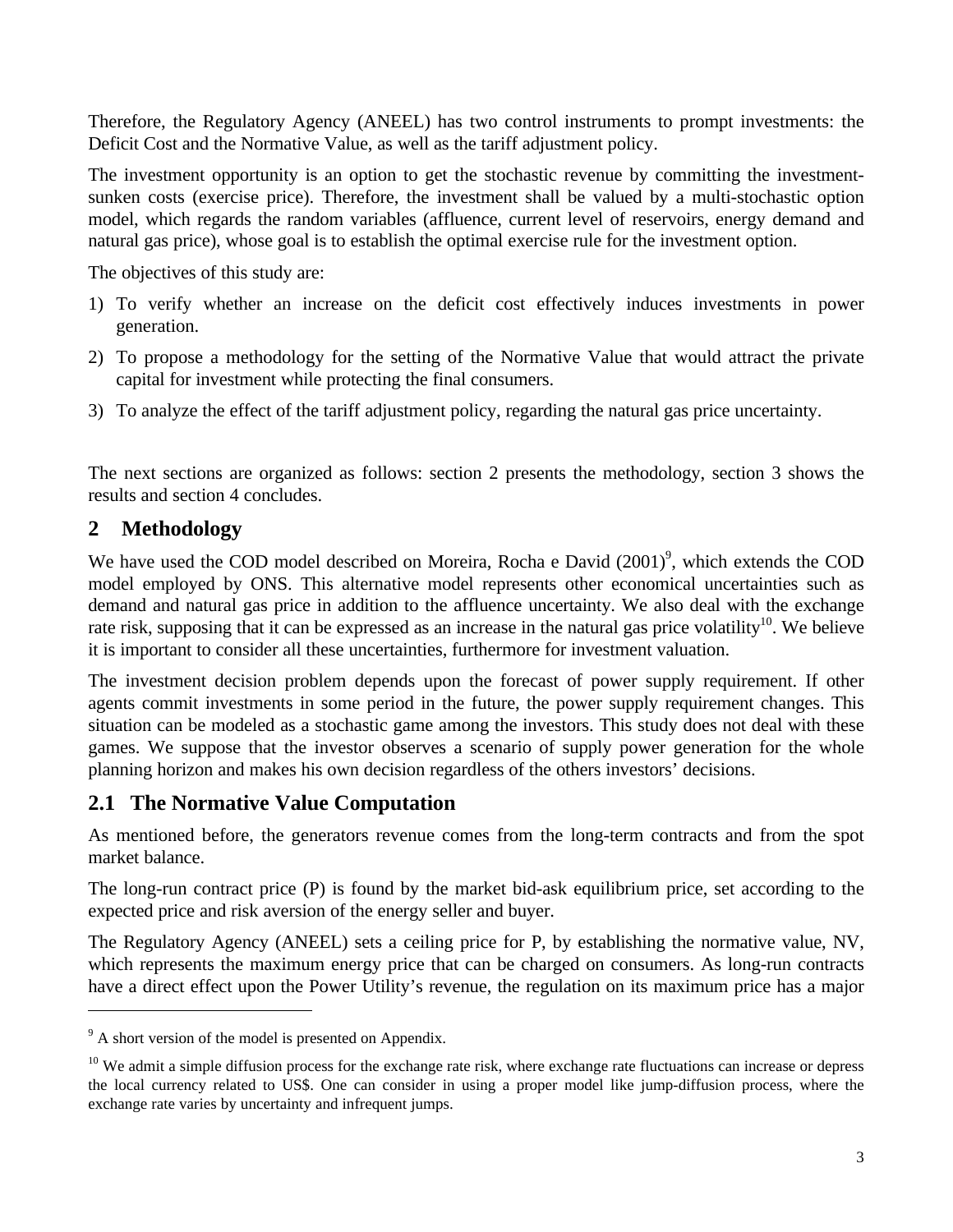influence over the investment decision. A very low NV depresses the Power Utility's revenue, daunting the investments, while a too high NV allows the exercise of market power by the dealers, overburdening the final consumers.

The NV shall be set as the minimum value that does not impair investments:

NV = min {P such as p(P|Ψ)=1} ....................................................................... eq. 1

Where  $\Psi$  is the vector of parameters that characterizes the policy, and  $p(P|\Psi)$  is the proportion of states in which the investment would be exercised immediately.

# **2.2 The Investment Problem: A Real Option Theory Approach**

The Real Options Theory addresses the investment decision problem by analyzing not only the expected net present value (NPV), but also considering the value of the option to wait, i.e., the option to delay the investment waiting for better or clearer scenarios, and also other options, like the option to discontinue, to increase or to decrease the investment,  $etc<sup>11</sup>$ .

 The underlying stochastic variable of the investment option is the Power Utility's revenue. The exercise price is the sunk cost associated to the investment. After the investment is realized, the investor starts receiving stochastic payments associated to the Power Utility operation during its lifetime.

We study the investment decision problem relating to a Thermopower and a Hydropower plant. Each one of them has its revenues and sunk cost. We present the methodology for the general case, remarking the difference between them when necessarily. The investment cost associated to the Hydropower plant is parameterized as a multiple of the investment cost on a Thermopower plant.

We summarize the investment problem as follows:

 $\overline{a}$ 

1. A Power Utility (Hydropower or Thermopower) plant, with unitary (1 TWh / year<sup>12</sup>) capacity.

2. The time to build will not be considered. We assume that investors start receiving the Power Utility revenue upon the option exercise.

3. The investment is paid in equal installments along the Plant lifetime. A financial correction factor  $(x_t^T)$  $x_t^T$ ,  $x_t^H$  $x_t^{H(13)}$  is applied to adjust for the difference between this time span and the planning horizon<sup>14</sup>.

If the total cost of the Thermopower plant is C (US\$ 650/KW), the considered investment cost is  $C x_t^T$  $x_t^T$  and for Hydropower plant it is  $\alpha$  C  $x_t^H$ .

planning horizon, t relates the exercised moments, and j is the interest rate.

 $11$  For a broader application of option theory to appraise real asset see Dixit and Pindyck (1994) or Trigeorgis (1996).

<sup>&</sup>lt;sup>12</sup> We assume a constant efficiency for a typical natural gas plant, combined cycle, 200MW.

<sup>&</sup>lt;sup>13</sup> The finance adjustment of Thermopower and hydro plants are:  $x_i^T = C(2,20,10,t,1), x_i^H = C(8,40,10,t,0.1)$ .

 $C(c,d,t,h,j) = \frac{(1+j)}{j}$  $(1+j)^c - 1$  $(1 + j)^d - 1$  $(1+j)^{d-1}$  $+$  j)<sup>d</sup> –  $(j)^{d-1}$ *d d j*  $\frac{j(1+j)^{d-1}}{j(1+i)^d}$   $\frac{(1+j)^t-1}{(1+i)^{t-1}(1+i)^{h-t}}$ *t*  $j(1+j)^{i-1}(1+j)$  $\frac{(1+j)^t-1}{(1+j)^{t-1}(1+j)^{h-1}}$  $+j)'$  –  $(1 + j)^{t-1}(1 + j)$  $\frac{(1+i)^{t}-1}{(1+i)^{t-t}}$  where c is the time of construction, d is the utility's lifetime, h is the

 $14$  We use standard financial mathematics and assume the utility's investment sunk cost can be financed in equal payments during its lifetime. We also compute the expenditures incurred before the operation time.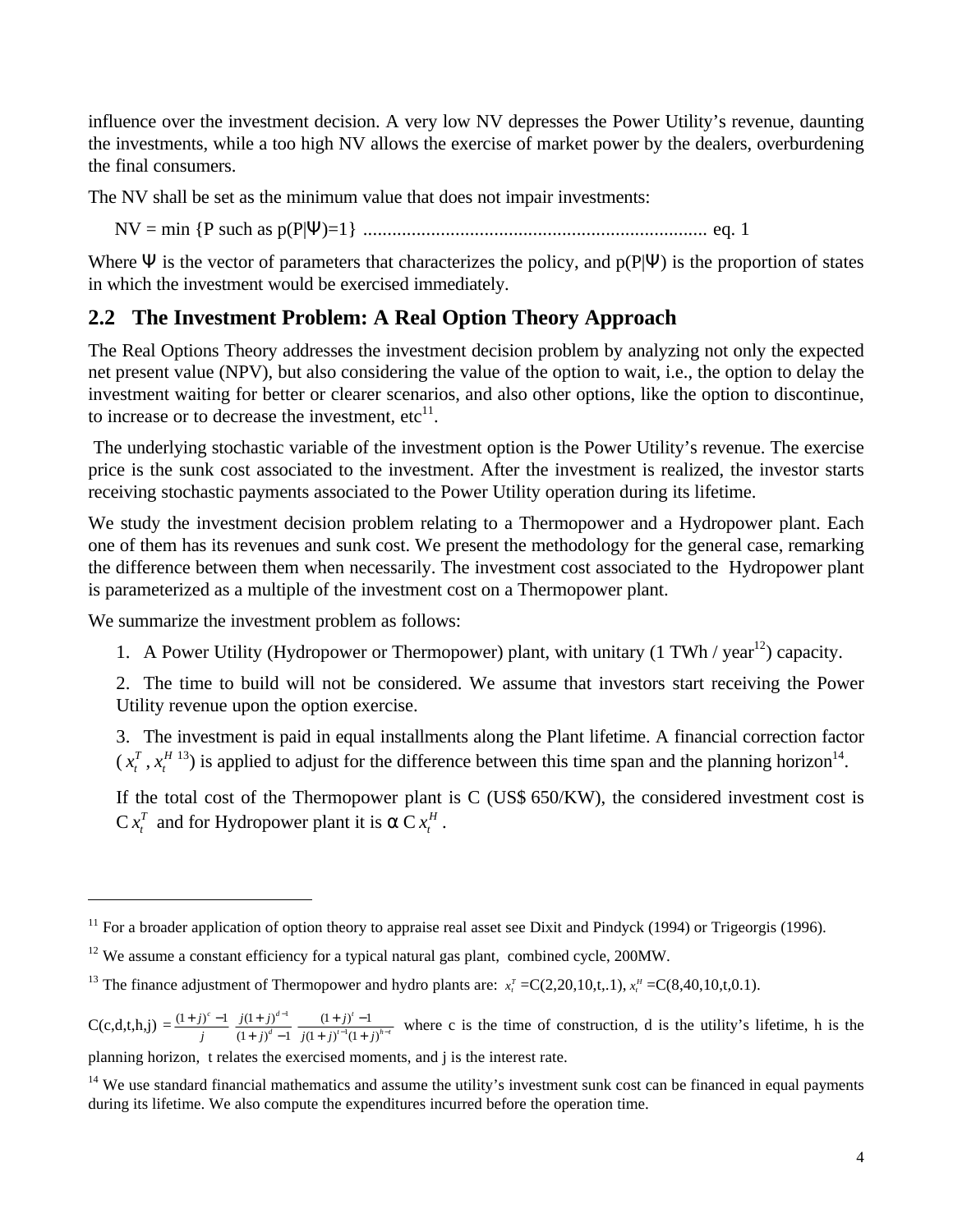4. The risk premium associated to these investments is beyond the scope of this study. We have adopted the discount rate of 15% / year which, according to other studies<sup>15</sup> is the appropriate discount rate for investment in power supply generation.

5. Our alternative COD model assume a simplified electrical system, composed by a consumer, a Hydropower plant equivalent to the total hydropower generation and a Thermopower plant. We do not consider transmission constraints, neither the power losses.

6. We define the  $\lambda$  parameter as a shift on the system balance<sup>16</sup>. The expansion is modeled as an addition to the initial system capacity:

$$
H_t^* = H_0 + \lambda (H_t - H_0)
$$
  

$$
G_t^* = G_0 + \lambda (G_t - G_0)
$$

- $H_0$  and  $G_0$ : current power supply capacity.
- $H_t^*$  and  $G_t^*$ : future expected power supply capacity.

For a given set of parameters "ψ" that characterizes the model, the COD determines the optimal dispatch for a Hydropower plant  $(u_x^{\mathbf{y}})$  and Thermopower plant  $(g_x^{\mathbf{y}})$  for each possible scenario (state of nature "z") and time period "t" that minimizes the system operation cost. The COD also determines the spot price  $s_{\tau}^{\mathbf{y}}$  as the system marginal operation cost. Therefore we can evaluate the Power Utility's instantaneous revenue  $r_{zt}$  of a power or plant for each state (scenario) and period of time, as well as the transition probability function  $\pi(z^*,t+1|u_{zt},z,t,\psi)$  between consecutive states "z".

#### **2.2.1 Structure of the Power Utility Revenue**

As mentioned before, part of the Power Utility's income is earned on the long-term energy supply contracts, which yields a fixed value (fixed price x fixed energy amount =  $P.q^c$ ).

However, the actual generation ( $g^d$  for a Thermopower and  $u^d$  for a Hydropower) may be greater or less than the amount that is settled in the contract  $(q^c)$ . The difference is sold / bought on the spot market, respectively. This difference  $(q^d \cdot q^c)$  is called the "spot market adjustment portion".

The Thermopower Utility's net revenue  $(r_g)$  is the balance of this income minus the operation costs, which is the product of the production  $(g^d)$  and marginal cost  $(c)$ :

$$
r_g = P.q^c + (g^d - q^c).s - g^d.c
$$

Thermopower plants, especially those driven by turbines, have a limited economical and/or technologically feasible operation range, usually from 70 to 100% of its nominal capacity. To allow for this limitation, the Thermopower Utility may declare a fraction  $(I - q^f)$  of its capacity as "inflexible". This inflexible portion capacity has a priority dispatch, as if it had no cost.

<sup>&</sup>lt;sup>15</sup> Coopers & Lybrand Report (1997) on Brazilian Electrical Framework reform.

<sup>&</sup>lt;sup>16</sup> For  $\lambda = 1$ , the system's deficit probability is less than 5%.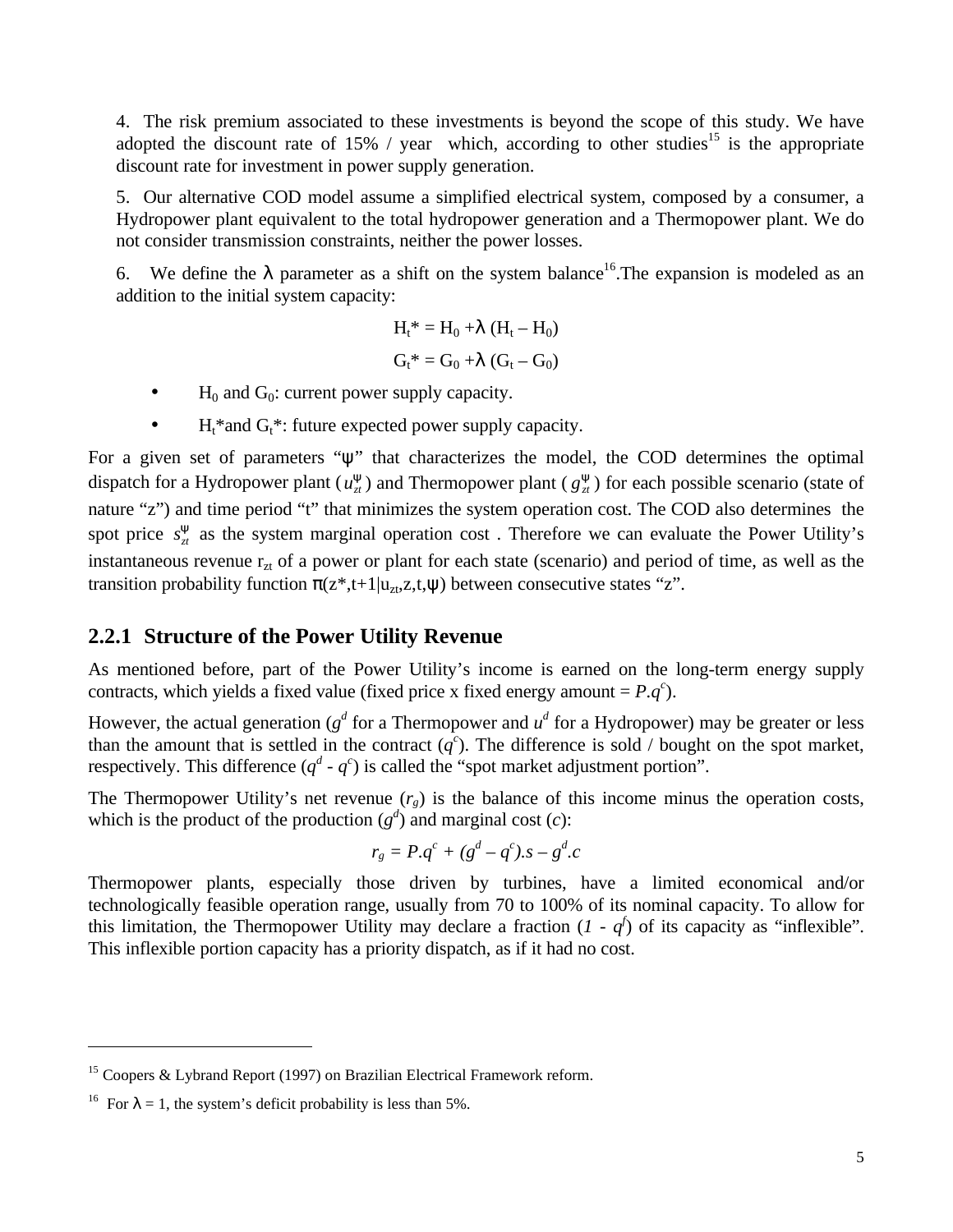The Thermopower plant generation  $(g^d)$  is the dispatch of the inflexible and flexible portions, as:

$$
g^d = (1 - q^f) + q^f \cdot g/G
$$

Where g is the dispatch and G is the thermo capacity of a flexible system.

Therefore, the Thermopower's net revenue can be expressed as:

$$
r_g = P.q^c + ((1-q^f) + q^f.g/G - q^c).s - g^d.c
$$

For a Hydropower, the net revenue  $(r_u)$  expression is equal to its income, since there are no operating (fuel) costs:

$$
r_u = P.q^c + (u^d - q^c).s
$$

The Hydropower plant generation  $(u^d)$  is the dispatch of flexible portion, as

$$
u_d\!\!=u\!/H
$$

Where u is the dispatch and H is the hydo capacity system.

The table below depicts the Power Utility's net revenue as a function of its contracted capacity  $(q<sup>c</sup>)$  and also of its flexibility  $(q^f)$  for the Thermopower Utility.

| Tubit, Cully, Bitter Revielate (Catherine cubeb) |  |                       |                |  |  |
|--------------------------------------------------|--|-----------------------|----------------|--|--|
|                                                  |  | <b>Thermopower</b>    | Hydropower     |  |  |
|                                                  |  | $P - c$               |                |  |  |
|                                                  |  | $P - s + (s - c).g/G$ | $P - s(1-u/H)$ |  |  |
|                                                  |  | $S - C$               |                |  |  |
|                                                  |  | $(s - c).g/G$         | s.u/ $H$       |  |  |
| u                                                |  | $(P - c).g/G$         | P.u/H          |  |  |

**Tab.1: Utility's Net Revenue (extreme cases)**

The equations below summarize the instantaneous net revenue  $r_{\tau}^{\mathbf{y}}$  and the expected revenue  $R_{\tau}^{\mathbf{y}}$ , for a given set of parameters  $\psi = (q^f, q^c, \psi^*, P)$ , where  $\psi^*$  are COD model parameters determined and  $\rho^*$  is the appropriated discount rate:

*y zt r* = P.q<sup>c</sup>+ *y zt s* (1 - q<sup>f</sup> + q<sup>f</sup> *<sup>y</sup> gzt* / *y Gt* - q c ) – czt.(1 - q<sup>f</sup> + q<sup>f</sup> . *y gzt* / *y Gt* ) ....... (Thermopower) *y zt r* =P.q<sup>c</sup>+ *y zt s* ( *y zt u* / *y Ht* - q c ) ................................................................ (Hydropower) *y Rzt* = *y zt r* + ρ∗ ∑*z*\*∈*<sup>Z</sup>* \**R<sup>z</sup>*\**<sup>t</sup>* <sup>+</sup><sup>1</sup> *y* .π(z\*,t+1|uzt,z,t,ψ)

#### **2.2.2 The Investment Option Valuation**

For each type of power plant, and for each pair of scenario (z), and time period (t), the investor calculates the option value  $\tilde{O}^y_{zt}$  and decides whether to keep the option alive, delaying the investment, or to exercise it, realizing the investment (paying the exercise price), in which case the investor would receive the future revenue, estimated by its expected value ( $R^{\mathbf{y}}_{z,t}$ ).

The option value at each time period is the highest value between investment's expected Net Present Value ( $R^y_{z,t}$  -  $k_t$ ) and the value of postponing the investment, keeping the option alive, and receiving the corresponding interest ( $\rho^*$   $\tilde{O}_{z,t}^{\mathbf{y}}$ ):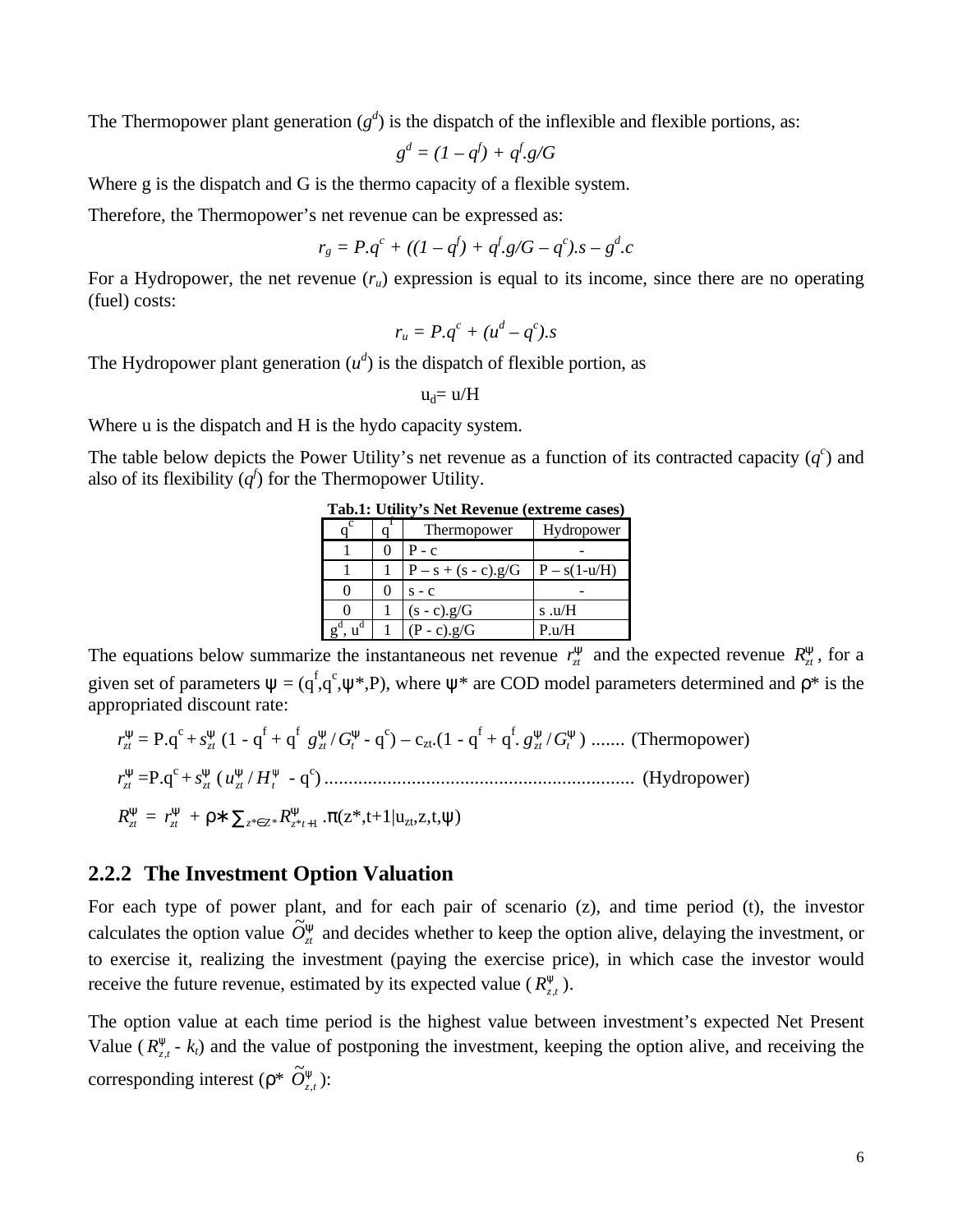$$
O_{z,t}^{y} = \max[R_{z,t}^{y} - k_{t}, \rho^{*} E{\{\tilde{O}_{z,t+1}^{y}\}}] \quad \forall t, \ \forall z
$$
  
where:  $E{\{\tilde{O}_{z,t+1}^{y}\}} = \sum_{z^{*} \in Z^{*}} O_{z^{*}, t+1}^{y} \pi(z^{*}, t+1 | u_{z,t}, z, t, \psi)$ 

Dynamic Programming, using the following boundary condition, for the final period, can solve this recursive Bellman equation:

$$
\widetilde{O}_{z,T}^{\mathbf{y}} = \max\left[\,R_{z,T}^{\mathbf{y}}\cdot k_{T},\,0\,\right]
$$

This investment option corresponds to a multi-stochastic American call option. Its exercise is optimal when it is deep in the money ( $R_z^{\textbf{y}}$  - k<sub>t</sub> >  $\rho^* \tilde{O}_z^{\textbf{y}}$ ):

> •  $I_z^{\mathbf{y}} = 1$  if  $R_z^{\mathbf{y}} - \mathbf{k}_t > \rho^* \widetilde{O}_z^{\mathbf{y}}$ •  $I_{zt}^{\mathbf{y}} = 0$  otherwise

Where  $I_z^{\mathbf{y}}$  is the investment exercise indicating variable

The proportion  $(p_t)$  of states at time "t" when the option would be exercised is a relevant measure of how effective is the regulatory policy for inducing investments on power generation. For instance, if  $p_t$  is zero, the regulation is so adverse that no investments would occur in that time period in any of the possible scenarios. If  $p_t = 1$ , the regulation is so attractive that the investments would occur on every possible scenario.

The seasonality of the power demand and affluence affects the proportion  $p_t$ , and therefore insets a bias towards a particular period regarding the investment committing. Since the regulatory policy should not rely on a particular period, we have defined  $p_t$  as the higher proportion of scenarios that the investment would occur during a period of one year (moving average):

$$
p_t^{\mathbf{y}} = \max_{i \in [1,12]} \left\{ \sum_{z} I_{z,t+i}^{\mathbf{y}} / N_z \right\}
$$

#### **3 Results**

 $\overline{a}$ 

We have run a test case for a Thermopower plant, using natural gas on combined cycle, with an efficiency of 7000 MMBTU/MWh, supposing the natural gas price  $= 2.9$  US\$/MMBTU, thus having an operating cost of US\$ 22/MWh, including a non-fuel variable cost of US\$2/MWh<sup>17</sup>. The investment amounts to 650 US\$/kW, with an opportunity cost (discount rate) of 15% / year. This Thermopower plant would have a 90% load factor.

The following sections show the effect of the Energy Deficit Cost  $(\beta)$ , and of the long-run contracts price (P) on the investment attractiveness, i.e., on the proportion of scenarios " $p(P,\beta)$ " when the investment would be committed during the first year of the planning horizon, considering three different types of economical uncertainties.

<sup>&</sup>lt;sup>17</sup> Operational cost = 2.9 US\$/MMBTU \* 7000MMBTU/MWh + 2 US\$/MWh = US\$22.3/MWh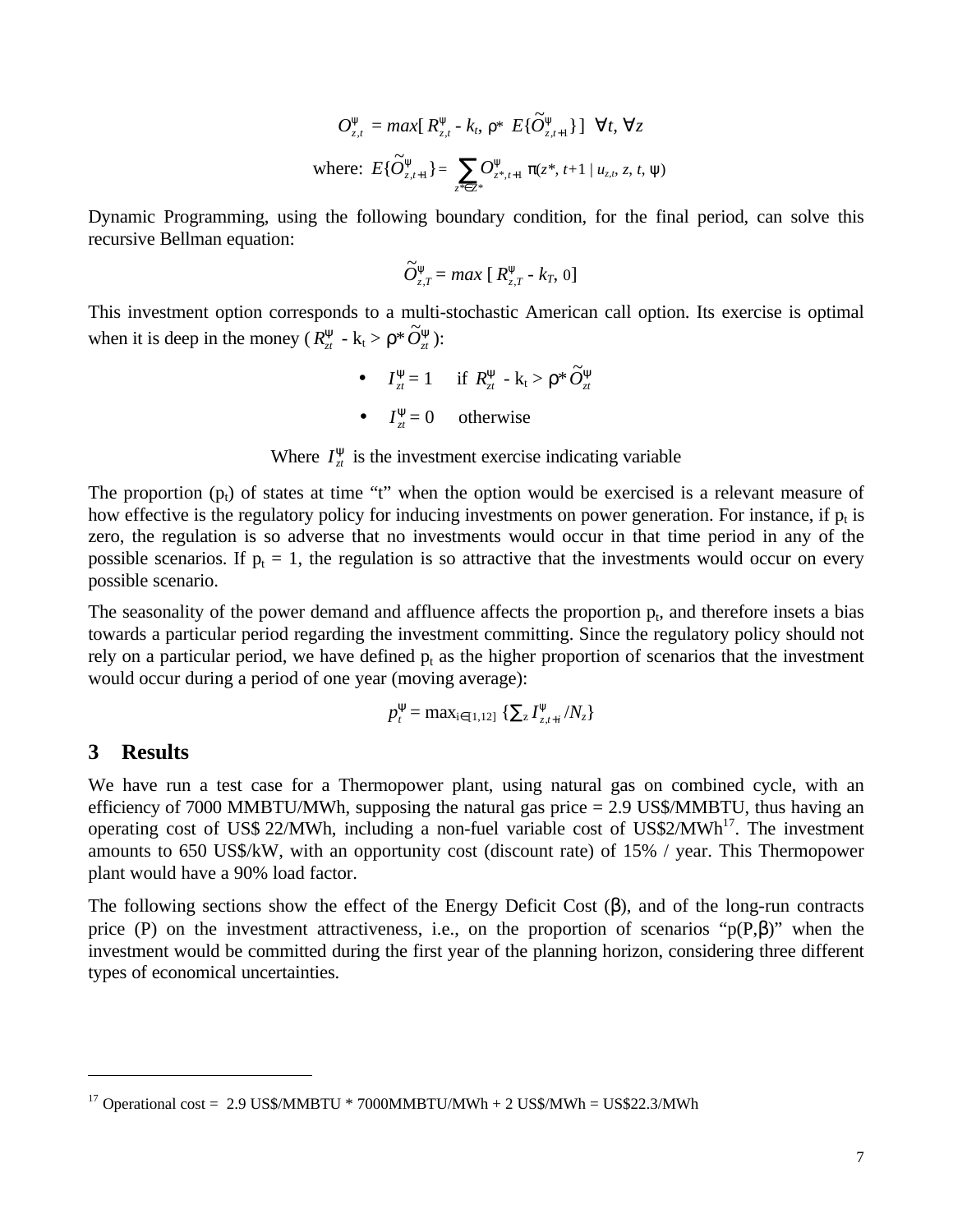### **3.1 Effect of Energy Deficit Cost (**β**)**

The influence of  $\beta$  on the attractiveness of the investments is more pronounced when all produced energy is sold on the spot market and the System is under an energy deficit situation, or when it is very likely. Therefore, we have studied the case where the Thermopower Utility operation is 100% flexible  $(q<sup>f</sup> = 1)$ , and both the Thermopower and the Hydropower would sell all produced energy on the spot market  $(q^c = 0)$ .

The results are parameterized according to the expansion degree ( $\lambda$ ), described in section 2.2. When  $\lambda$  $= 1$ , the system is balanced, i.e. the supply power generation is equal to the expected demand of energy, and energy deficit probability is  $\leq 5\%$ ). When  $\lambda < 1.0$ , the system capacity is under the required level and similarly, when  $\lambda > 1$ . Table 2 shows the results for both types of power plants, considering the affluence as the only source of uncertainty. The level of β on January 2001 was US\$342/MWh<sup>18</sup>.

| Tab.2: Option Exercise Proportion (%) |                 |                          |                 |                 |                         |                 |  |  |
|---------------------------------------|-----------------|--------------------------|-----------------|-----------------|-------------------------|-----------------|--|--|
|                                       |                 | <b>Thermopower Plant</b> |                 |                 | <b>Hydropower Plant</b> |                 |  |  |
| (US\$/MWh)                            | $\lambda = 0.9$ | $\lambda = 1.0$          | $\lambda = 1.1$ | $\lambda = 0.9$ | $\lambda = 1.0$         | $\lambda = 1.1$ |  |  |
| 342                                   | 23              | 20                       |                 |                 | 10                      |                 |  |  |
| 684                                   | 25              |                          | 8               | 24              |                         |                 |  |  |
| 368                                   | つつ              | 22                       | $\overline{Q}$  | 26              |                         |                 |  |  |

**Tab.2: Option Exercise Proportion (%)**

The results show that:

1. The Energy Deficit Cost (β) is not effective to attract investments, neither on Thermopower nor on Hydropower plants.

2. The system expansion degree, which is a function of the investment level, has a strong influence on investment decision, as 10% variations around the balance situation are equivalent to 100% variation on Energy Deficit Cost.

#### **3.2 Effect of the Normative Value**

The effect of the Normative Value upon the investments can be observed by inspecting the critical (minimum) long-run energy price  $(P<sub>c</sub>)$  required for the exercise of the investment option and comparing to its current value to check how effective is it to attract new investments. The simulations were done setting the Energy Deficit cost ( $\beta$ ) on the current level of January 2001(≈US\$342/MWh).

Table 3 shows the critical (minimum) long-run energy price  $P_c$  required for immediate investments in Thermopower plants. Three uncertainties combinations were considered: the "Standard", adopted on the model currently being applied for the COD, supposes that affluence is the uncertainty; in the "Fuel" model both affluence and natural gas price are uncertain; and finally, in the "Demand" model both affluence and the energy demand are uncertain. The results are shown for a balanced system  $(\lambda = 1)$ .

|            | ----                       |          |      | $\sim$ $\sim$ $\sim$ $\sim$ $\sim$ $\sim$ |
|------------|----------------------------|----------|------|-------------------------------------------|
|            | Revenue                    | Standard | Fuel | Demand                                    |
|            | $P - c$                    | 38       | 53   |                                           |
| 1.0        | $P - s + (s - c).g/G$      | 39       | 54   | 46                                        |
| 0.5        | $0.5(P - s) + (s - c).g/G$ | 54       | 69   |                                           |
| $\sigma^d$ | $-c$ ).g/G                 | 66       |      |                                           |

**Tab.3: Critical Price (P<sup>c</sup> ) for a Thermopower Plant - (US\$/MWh)**

<sup>&</sup>lt;sup>18</sup> R\$684/MWh, US\$1.00  $\approx$  R\$2.00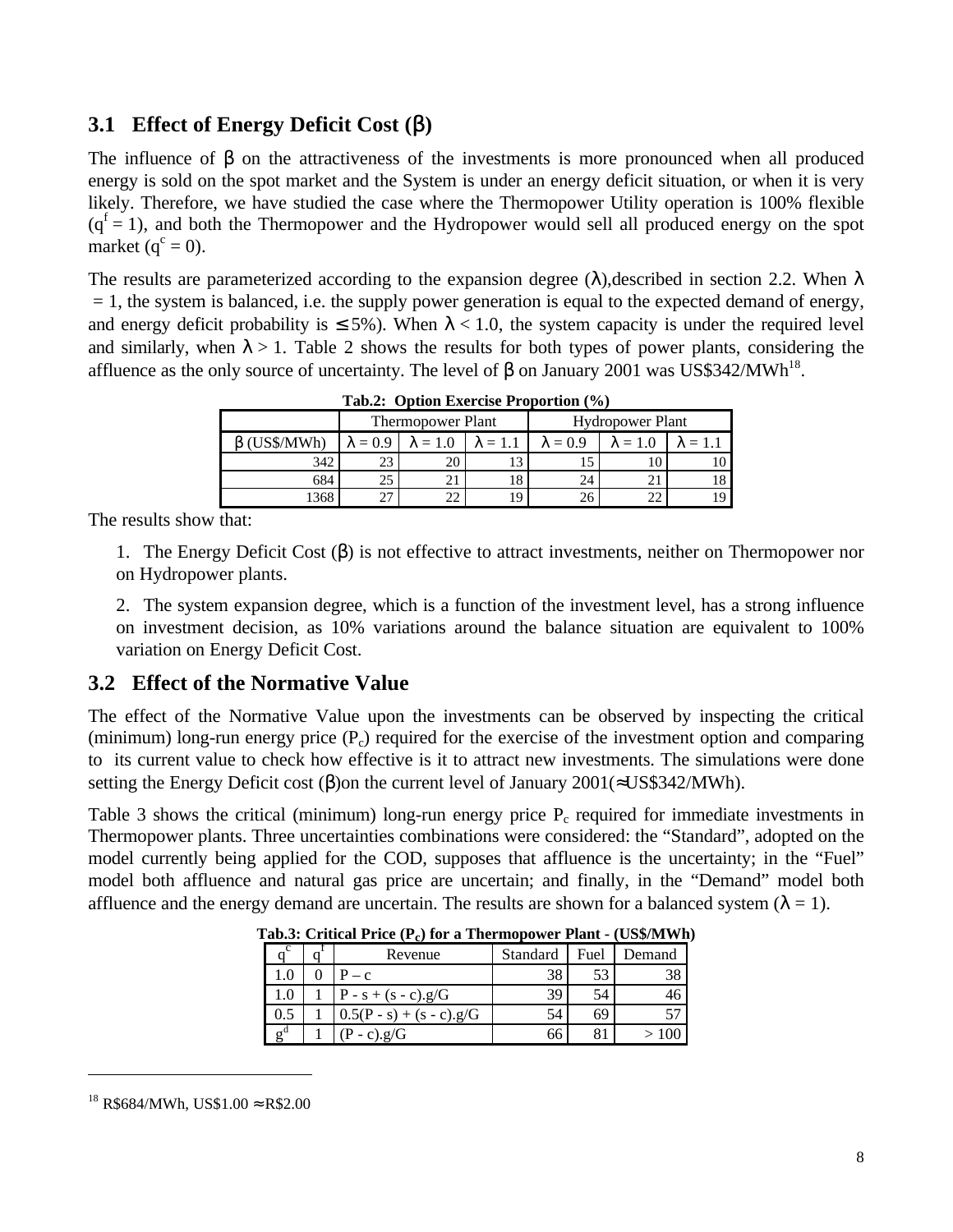The results show that:

1. The lowest critical price (US\$38/MWh), for a fully inflexible operation, fully contracted revenue and considering the affluence as the only economical uncertainty, is roughly equal to the current Normative Value (US\$38.69/MWh).So the current policy does not prompts the Thermopower Utilities to deal in the spot market and have a flexible operation. These consequences depress the energy market and system efficiency.

2. The highest critical prices occur when the contracted energy is equal to the dispatched generation, showing the revenue uncertainty burden for the Utility.

3. The second lowest critical price (US\$39/MWh) is almost equal to lowest one, and occurs for a fully flexible, fully contracted revenue. The only difference between this case and the one with the lowest critical price, is the flexibility level, showing that the Utility's operation flexibility does not affect the critical price, and that the long term contracts effectively hedge the Utility exposition to the spot price.

4. As the Utility increases its exposition to the spot price, the critical price required to commit the investment also increases.

5. The uncertainty in natural gas price ("Fuel" model) increases the critical prices. The first line of Table 3 shows an increase of 40% comparing to case 1.

6. The uncertainty on demand ("Demand" model) increases the critical price for the flexible operation mode. The second line of Table 3 shows an increase of 18% comparing to case 1.

Table 4 shows the critical long-run energy price  $P_c$  required to have immediate investment in Hydropower plants, considering the affluence as the only source of uncertainty and a balanced system ( $λ=1$ ). The results are presented for several investment cost levels (α), compared to a Thermopower plant with same capacity for the "Standard" model case.

|                       |              |              |              | $\frac{1}{2}$                   |
|-----------------------|--------------|--------------|--------------|---------------------------------|
| $\mathsf q^\mathrm c$ | $\alpha = 2$ | $\alpha = 3$ | $\alpha = 4$ | Thermopower                     |
|                       |              |              |              | "Standard" model P <sub>c</sub> |
|                       | 117          | 141          | 166          | 39                              |
| 0.5                   | 85           | 133          | 182          | 54                              |
|                       |              | 94           | 126          | 66                              |

#### **Tab.4: Critical Price (P<sup>c</sup> ) for Hydro Plant - (US\$/MWh)**

Table 5 present the Hydropower / Thermopower investment cost ratio  $(\alpha)$  that would lead to the same critical price  $(P_c)$ .

| $\sim^{\mathcal{C}}$ | $\mathbf{D}$ S tan dard | $\mathbf{D}$ S tan dard<br>α | $\mathbf{D}$ Fuel | $\mathbf{D}$ Fuel<br>α |
|----------------------|-------------------------|------------------------------|-------------------|------------------------|
|                      |                         |                              | . 24              |                        |
| U.J                  |                         |                              |                   |                        |
| .u<br>11             |                         |                              |                   |                        |

| Tab.5: Hydro Plant investment compatible to the thermal $\rm P_c$ |
|-------------------------------------------------------------------|
|-------------------------------------------------------------------|

The results show that:

1. The Hydropower / Thermopower investment cost ratio  $(\alpha)$  increases with the uncertainty of the revenue, i.e., it increases when the contract level  $(q<sup>c</sup>)$  decreases and also when economical uncertainties as "Fuel" model are considered.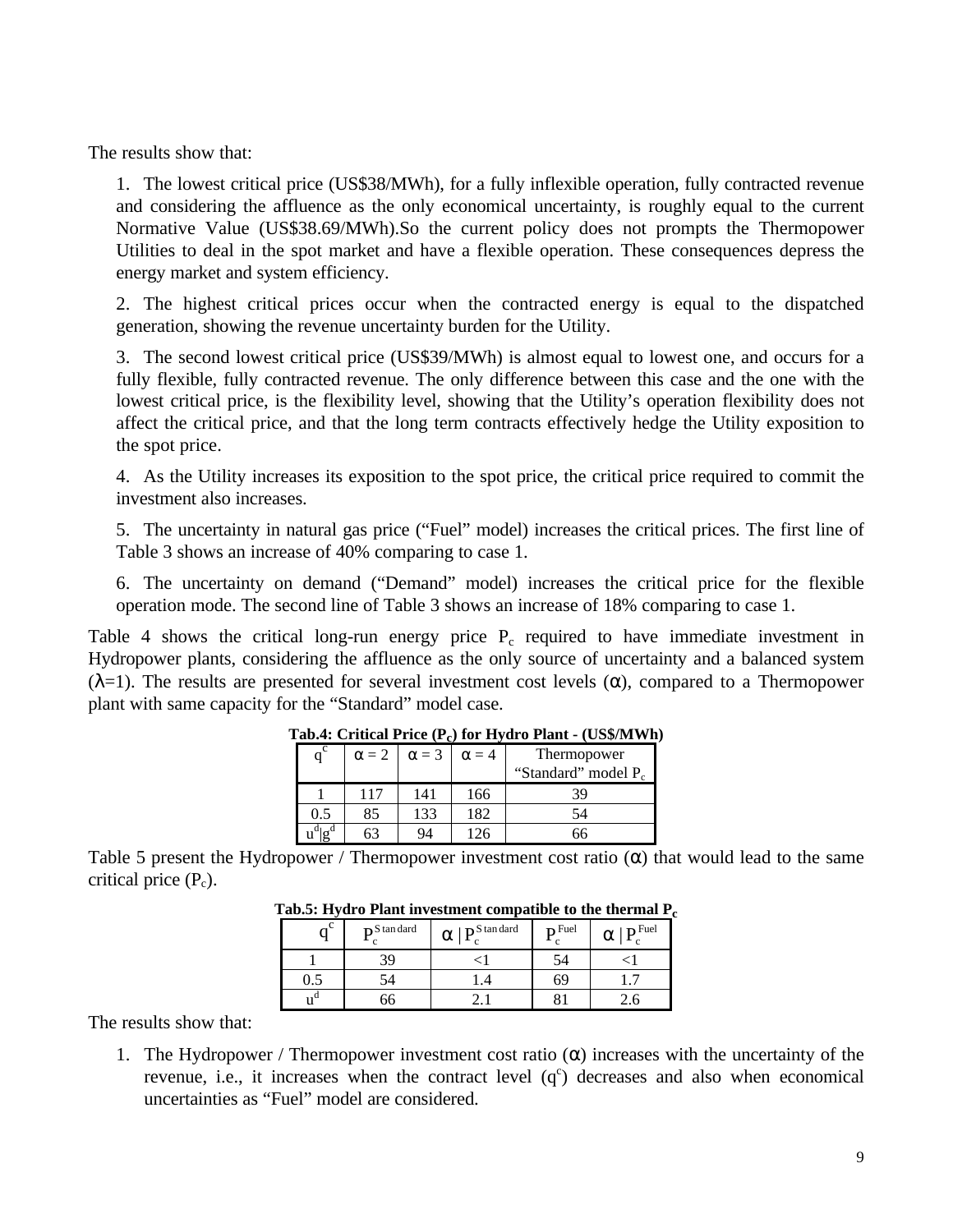- 2. Considering the contract level as one  $(q^c = 1)$ , Hydropower is not competitive related to Thermopower, since is very unrealistic that the Hydropower cost is less than the Thermopower one. For that case Table 4 shows that a critical price  $P_c$  for Hydropower is about three times the Thermopower one
- 3. The "spot market adjustment portion" can be viewed as a hedge mechanism that benefits the Thermopower but not the Hydopower.

According to the Brazilian Power System Expansion Plan for the 1999/2008 decade, the planned Hydropower plants have a Hydropower / Thermopower investment cost ratio (α) between 2 and 4. Therefore, for the current electrical system conditions, we can conclude that the planned Hydropower plants are not competitive, since they would require a higher Normative Value than the Thermopower plant to attract investments.

# **3.3 Effect of the Natural Gas Price Uncertainty**

The current policy<sup>19</sup> has established a natural gas supply policy and a Tariff adjustment, which eliminate both the exchange rate (US\$/R\$) risk and the Natural Gas price uncertainty for the Thermopower plants that shall go into in operation until June  $2003^{20}$ .

Since the time to build a typical Thermopower plant is around 2 years is about the time yet left<sup>21</sup> for the expiration of this benefit, there is not option to delay the investment, and the decision shall be taken based only on the Net Present Value (NPV), i.e., the investment would be realized in the scenarios that would yield a positive NPV.

The regulation effectiveness regarding the investment attraction can be assessed by the Critical Price required for immediate investment in three cases: A) affluence and natural gas cost (price and exchange variation<sup>22</sup>) are uncertain; B1) only the affluence uncertainty is considered; and B2) affluence and demand uncertainty are considered. The results are shown on Table 6, considering the current (as of January 2001) Energy Deficit cost (≈US\$342/MWh).

|  | $\sim$ $\sim$ $\sim$ $\sim$ $\sim$ $\sim$ $\sim$ |    |    |
|--|--------------------------------------------------|----|----|
|  | Revenue                                          |    |    |
|  | $P - C$                                          |    | 30 |
|  | $- s + (s - c).g/G$                              |    |    |
|  | $0.5 (P - s) + (s-c).g/G$                        | 63 |    |

| Tab.6: Critical Price (US\$/MWh) X Uncertainties |  |  |
|--------------------------------------------------|--|--|
|                                                  |  |  |

The results show that:

1. The new natural gas supply policy (B1) reduces the critical price required to realize the investment between US\$10 and US\$18, when compared to the case when the Natural Gas price is uncertain (A)

<sup>&</sup>lt;sup>19</sup> Regulation MME/MF/ $n^{\circ}$  176, June 2001

 $20$  This benefit is part of a set of government actions to overcome the undergoing energy shortage.

 $21$  As of December 2001.

 $^{22}$  The uncertainty coming from the exchange rate was considered by increasing in 10% upon the natural gas price uncertainty. This is a simple way to consider the exchange rate risk. Actually, the exchange rate risk is not symmetric and a jump diffusion process would model it more accurately.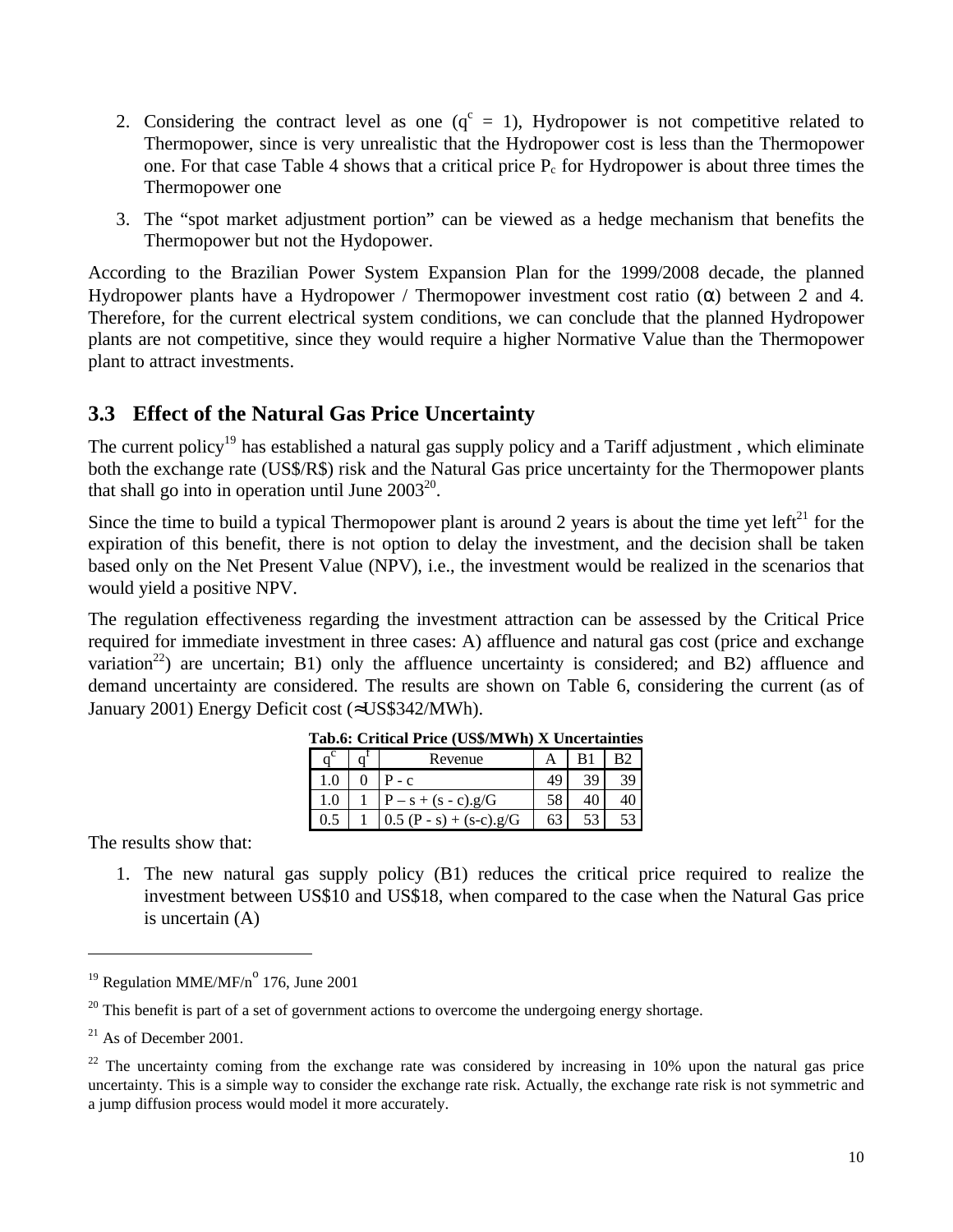- 2. The new policy (B1) yields a critical price (US\$39/MWh) that is roughly equal to the current Normative Value (US\$38,69/MWh), when the production is fully contracted ( $q<sup>c</sup> = 1$ ). So, for investment on the studied Thermopower plant, the current policy would be effective only in this case.;
- 3. As for the other cases, because the Critical Price  $(P_c)$  is greater than the current Normative Value, the investment will not be granted in all scenarios. However, the investments will take place for the current situation of almost energy deficit. In the cases of fully contracted production  $(q^c = 1)$ , lines 1 and 2 of Table 6, the investment would be committed in 53% or 20% of the scenarios, respectively, including those scenarios representing the current level of the energy storage. The uncertainty on the demand of energy (B2) does not change these results.

### **4 Conclusions and Final Remarks**

The results found in this study must be seen with caution. The hypothesis made about the parameters, the stochastic process specifications and estimates are relevant issues. Nevertheless, it provides some useful insights:

- 1. A regulation policy based only on as increase on the Energy Deficit Cost is not effective to attract the required investments in power generation;
- 2. Under the current policy, regarding the Natural Gas price variation compensation, the investment in Thermopower plants seems to be feasible. This policy has reduced the Critical Price  $(P_c)$  that turns out to be roughly equal the current Normative Value (US\$38.69/MWh);
- 3. Under a non-compensation for fuel price variation policy, the Normative Value shall be higher, as this study has indicated a minimum value of US\$ 46/MWh, for flexible operation and considering the demand uncertainty;
- 4. An agent totally exposed to the spot market, i.e., without long term contracts to sell its production, is vulnerable to the system shortage degree that is subject to other investors actions.
- 5. The flexible operation of Thermopower plants does not increase the critical price, and optimizes the system operation. The revenue uncertainty can be hedged by long-term contracts;
- 6. As of the current conditions of energy system status and Regulatory Policy, the Hydropower plants are not competitive to Thermopower plants, since they require a higher long-run energy price to attract investment
- 7. The Normative Value shall match the Critical Price required for immediate investment.

# **5 Acknowledgements**

The authors wish to thank colleagues that have supported this work:

- Francisco Rigolon BNDES
- Sergio Granville, Maria Candida Abib Lima, Rafael Kelman PSR Consultoria
- Marco Antônio Guimarães Dias Petrobras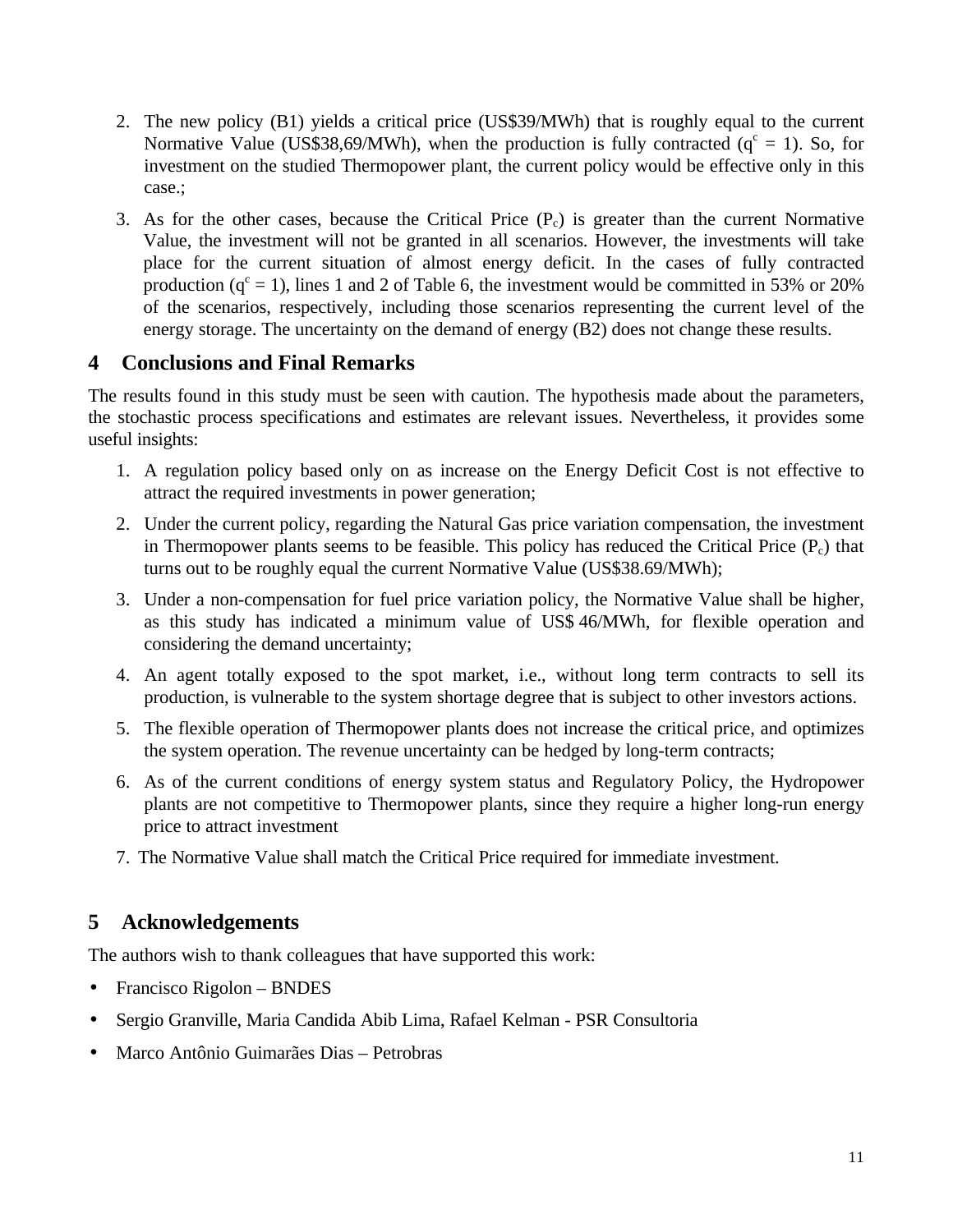FURNAS Centrais Elétricas and CNPq – Conselho Nacional de Desenvolvimento Científico e Tecnológico (Brazilian Scientific and Technological Development Agency) sponsor Pedro David thesis development.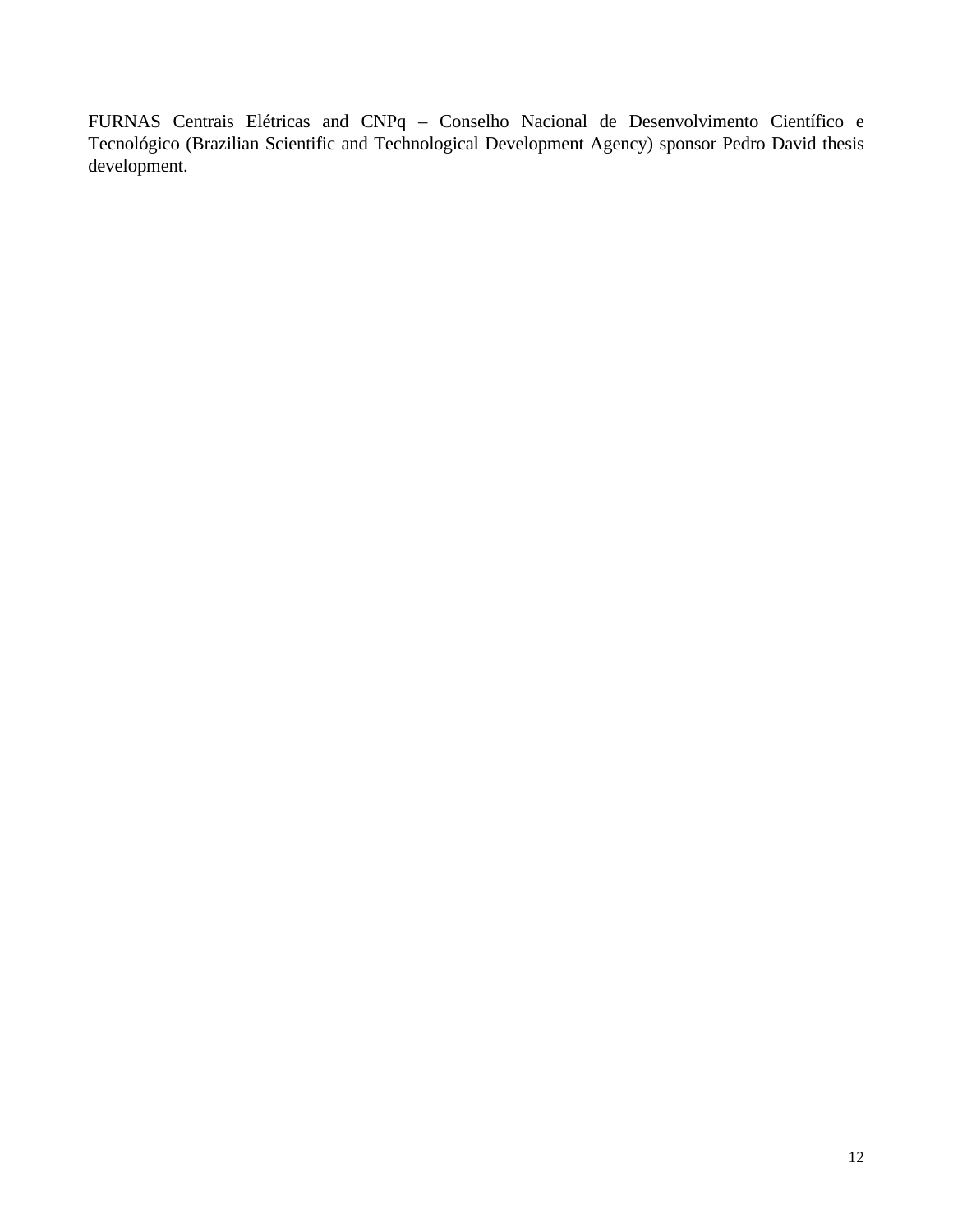# **6 References**

| #              | <b>Authors</b>                                                   | <b>Title / Publication</b>                                                                                                                               |
|----------------|------------------------------------------------------------------|----------------------------------------------------------------------------------------------------------------------------------------------------------|
| $\mathbf{1}$   | Moreira, A.<br>Rocha, K.<br>David, P.                            | Thermo Generation Role in the Brazilian Power System Operation and<br>Expansion<br>IPEA TD-0823-2001 (Portuguese / English)                              |
| $\overline{2}$ | Eletrobrás                                                       | Brazilian Power System Expansion Plan 1999 – 2008                                                                                                        |
| 3              | Bertsekas, D.P.                                                  | Dynamic Programming and Optimal Control, vol.1/2<br>Academic Press, 1995                                                                                 |
| 4              | Birge, J.R.<br>Louveaux, F.                                      | Introduction to Stochastic Programming<br>Springer-Verlag, 1997                                                                                          |
| 5              | Coopers & Lybrand                                                | Brazilian Power System Framework Revision - Stage VII<br>Main Rport – Vol. II, 1997 (Portuguese)                                                         |
| 6              | Dixit, A.<br>Pindyck, R.                                         | <b>Investment Under Uncertainty</b><br>Princeton University Press, 1994                                                                                  |
| 7              | Pereira, M.V.F.                                                  | Optimal stochastic operations scheduling of large hydroelectric systems<br>Eletrical Power & Energy Systems, vol.11, n.3, 1989                           |
| 8              | Pereira, M.V.F.<br>Oliveira, G.C.<br>Costa, C.C.G.<br>Kelman, J. | Stochastic Streamflow Models for Hydroelectric Systems<br>Water Resources Research, vol.20, n.3, March 1984                                              |
| 9              | Pereira, M.V.F.<br>Pinto, L.                                     | Stochastic Optimization of a Multireservoir Hydroelectric System: A<br><b>Decomposition Approach</b><br>Water Resources Research, vol.21, n.6, June 1985 |
| 10             | Trigeorgis, L                                                    | Real Options: Managerial Flexibility and Strategy in Resource Allocation.<br>The MIT Press. 1996.                                                        |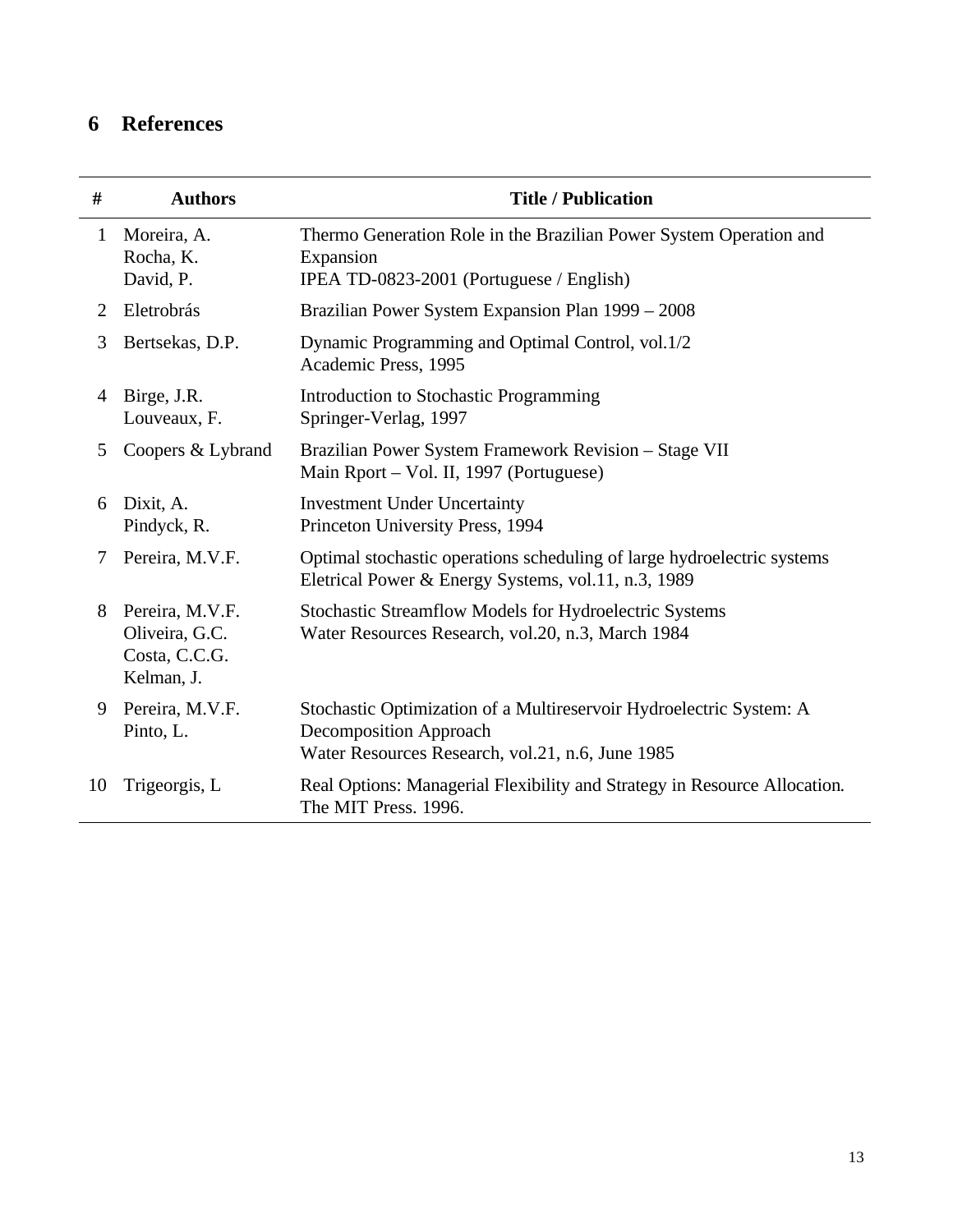## **Appendix : The Centralized Optimal Dispatch Model**

The optimal dispatch is determined using the standard algorithm of dynamic programming explained on Bertsekas(1995) known as "Recourse Problem" which derives for each states and period of time the optimal dispatch and the marginal cost of system operation.

Our model is different related to the model used by the Brazilian Integrated Power System Operator is based on Pereira (1989); Pereira, Oliveira,Costa, Kelman (1984); Pereira, Pinto (1985), which apply the "Wait and See" approach<sup>23</sup> and do not deal with others economical uncertainties except the hydrological one.

Assuming that:

 $\overline{a}$ 

- The affluence (a<sub>t</sub>) follows the mean reverting process described in eq.A2, with long-run mean  $\bar{a}_t$ , representing the long-run affluence at time t, with the drifit seasonally adjusted;
- Natural gas price  $(c<sub>t</sub>)$  follows the mean reverting process represented by eq.A3 with long-run price  $\overline{c}$ :
- The demand for energy  $(d<sub>t</sub>)$  follows standard geometric brownian motion described by eq. A4, and the drift rate is seasonally adjusted.
- Hydro-electrical balance eq. A5 is the sum of the energy volume  $(v<sub>t</sub>)$  stored in reservoir with the difference between seasonally affluence adjustment and the total hydro dispatch  $(u<sub>t</sub>)$  and the overflowing amount  $(v<sub>t</sub>)$ .
- According to eq.A10, the demand for energy  $(d<sub>t</sub>)$  is supplied by the sum of the optimal hydro and Thermopower dispatch,  $(u_t)$  and  $(g_t)$ . The excess of demand is supplied by the dispatch  $(f_t)$  of a hypothetical Thermopower plant of infinite supply capacity and operational cost (β) times higher than the usual Thermopower plant.
- The maximum Thermopower and hydropower supply  $G_t$  and  $H_t$  respectively.
- The maximum capacity of energy stored in reservoir is Vt.

The optimal dispatch problem is to determine the hydro and Thermopower optimal dispatch at each time and for each state,  $\{u\} = \{u_1(z_1), u_2(z_2), \dots, u_T(z_T)\}$ , in order to minimize the system operation cost Wzm.

 $W_{Zm} = Min\{u\}$   $\sum_{t=1}^{T}$  $\sum_{t=m}^{T} E_t \{ w_{Zt}(u_{Zt}) \} e^{-rt} \quad \forall z \in Z$ 

 $2<sup>3</sup>$  The "Wait and See" approach determines the optimal dispatch and the associated variables for each stochastic process realization. The optimization procedure is performed for each realization and the optimal dispatch is calculated as an average. To better details about the differences between this approach and the one known as "Recourse Problem" see Birge and Louveaux (1997), chapter 4 first paragraphs.